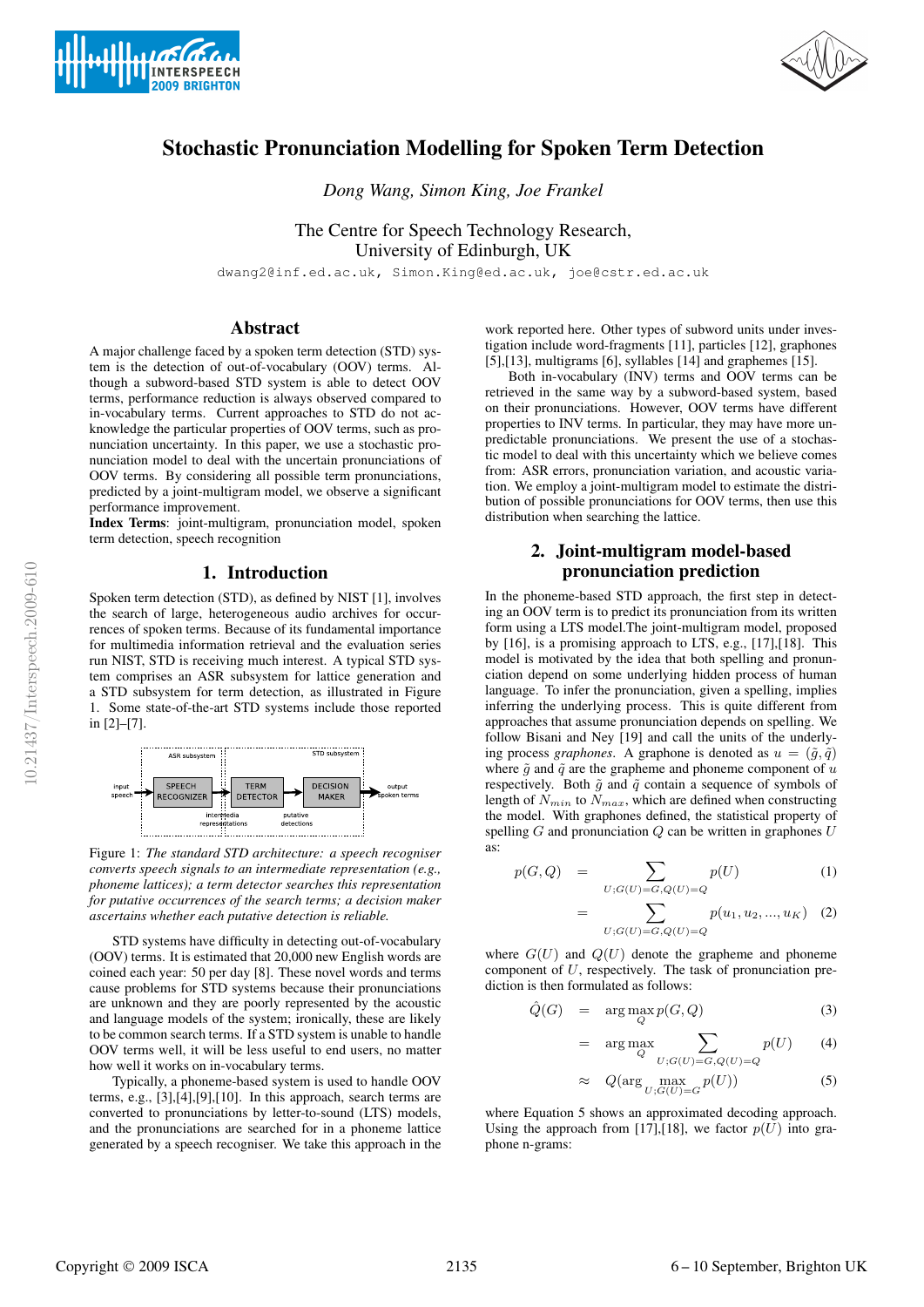$$
p(U) = \prod_{j=1}^{|U|} p(u_j|h_j)
$$
 (6)

where  $h_j$  is the graphone history of  $u_j$ .

We trained and tested a joint-multigram model on the dictionary used by the AMI RT05s LVCSR system [20]. The dictionary was randomly divided into three subsets: 36575 words for training, 4064 words for parameter tuning and 8000 words for evaluation.

Pronunciation prediction results are shown in Table 1 in terms of word error rate (WER) on the 8000 word evaluation set. For comparison, the performance using a CART model implemented in the Festival system [21] is also reported. The joint-multigram model-based approach generally outperforms the CART.

A significant advantage of the joint-multigram approach is the ability to predict multiple pronunciations – the distribution of pronunciations of a term. Whereas a CART obtains multiple pronunciations by concatenating alternative pronunciations for each grapheme, the joint-multigram model estimates the confidence of the whole pronunciation. This confidence can be written as a posterior probability given the spelling, and can be estimated easily from the pronunciation lattice that is constructed by the joint-multigram during prediction. The confidence of a prediction in graphone form is given by Equation 7:

$$
c(U) = \frac{p(U)}{\sum_{U' \subseteq \Re(\phi)} p(U')}
$$
 (7)

where  $\Re(\phi)$  stands for the decoding lattice for word  $\phi$ , and  $p(U)$  denotes the probability of any graphone path U in  $\Re(\phi)$ . The results of the n-best pronunciation prediction are shown in Figure 2. We observe a significant error reduction, especially with the first few pronunciations.

## 3. Stochastic pronunciation modelling

### 3.1. Motivation

Most LTS models suffer from a significant prediction error rate, typically getting the pronunciation of around 30% of words wrong. For INV terms, we assume that the pronunciations obtained from dictionaries are *canonical* and that both pronunciation variation and recognition errors can both be regarded as deviations from the canonical forms which can be handled during the lattice search either by finding alternative paths in the lattice or allowing non-exact matches (e.g., [22]). For OOV terms, however, we can never assume the predicted pronunciations are

| Pronunciation prediction                      |      |  |  |  |  |  |
|-----------------------------------------------|------|--|--|--|--|--|
| Model                                         | WER% |  |  |  |  |  |
| $CART$ (stop=1)                               | 35.2 |  |  |  |  |  |
| joint multi-gram                              | 34.4 |  |  |  |  |  |
| $+$ Kneser-Ney discounting $\&$ interpolation | 33.2 |  |  |  |  |  |
| $+$ insertion compensation                    | 32.7 |  |  |  |  |  |
| + reverse decoding                            | 31.3 |  |  |  |  |  |
| + pronunciation unification                   | 30.3 |  |  |  |  |  |

Table 1: *Experimental results of joint-multigram pronunciation prediction. Insertion compensation uses a factor to compensate pronunciations with more phonemes. Reverse decoding means the model uses right context instead of left context. Pronunciation unification employs the more accurate decoding scheme shown in Equation 4 instead of the approximation in Equation 5, following the idea presented in [18].*



Figure 2: *As we consider more pronunciation variants (n), the chance of the correct pronunciation being the list increases, so the prediction error drops. The reduction in error is particularly rapid for low n – the joint-multigram frequently produces the correct pronunciation near the top of the n-best list.*

canonical, otherwise any terms whose pronunciations are incorrectly predicted by LTS will not be detected. Rather, we must take properly account for LTS prediction errors – this suggests the use of a stochastic pronunciation model.

#### 3.2. Multiple pronunciation prediction

Our first step in representing the distribution of pronunciations is an n-best list of pronunciations. As Figure 2 shows, the joint-multigram model is good at predicting and ranking multiple pronunciations. Of course, although n-best prediction increases the possibility that the correct pronunciation is produced, it leads to more false alarms so we set a confidence pruning threshold  $\eta$  on the predictions.

#### 3.3. Stochastic pronunciation model

An obvious shortcoming of the n-best approach is that  $n$  and  $\eta$  are term-independent, although they should not be. Another problem is that the confidence of the predicted pronunciations is not utilised – all items in the n-best list are assumed to have the same uniform probability.

We therefore wish to integrate the confidence of the predicted pronunciation with the confidence of a term detection so that a jointly-optimal *postponed decision* can be formulated based on a *compound confidence*. So, rather than using n and  $\eta$  to control the quality of the predicted pronunciations, we take into account all possible pronunciations when searching for terms in the lattice. To make description clear, we first define a detection  $d$  as a tuple

$$
d = (K, Q, s = (t_1, t_2), v_a, v_l, \ldots)
$$
 (8)

where  $K$  denotes the search term,  $Q$  denotes its pronunciation, and s represents the speech segment from  $t_1$  to  $t_2$  within which the detection resides.  $v_a$  and  $v_l$  are the acoustic likelihood and language model score respectively. Other informative factors could be included in  $d$ , as denoted by "...".

We define the detection confidence  $c_f(d)$  of a detection d as the posterior confidence of the event that the search term  $K$ occurs between  $t_1$  and  $t_2$  with pronunciation Q. This posterior probability can be estimated from the lattice, as in our previous study [15], using Equation 9.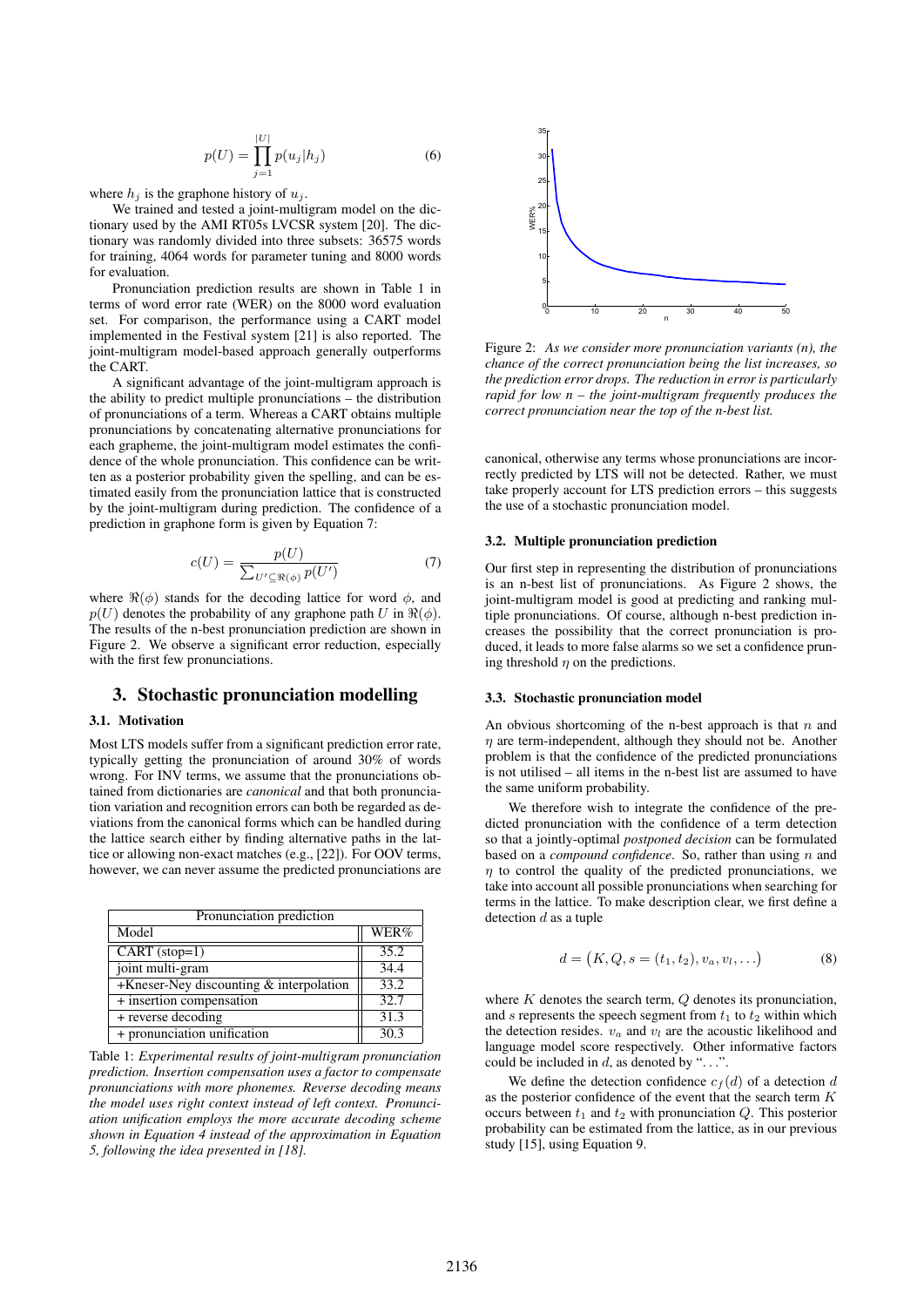| Model           | <b>ATWV</b> | <b>TWV</b><br>max-<br>7 – A I | $P$ (FA) | P(Miss) | System | $P_{\rm ron.}$ | <b>ATWV</b>  | max-ATWV | $P$ $FA$ | P(Miss |
|-----------------|-------------|-------------------------------|----------|---------|--------|----------------|--------------|----------|----------|--------|
| CART            | 126         | J.2607                        | 0.00002  | 0.766   | -best  | 484            | .2761<br>V.Z | 2770     | 0.00006  | 0.667  |
| 101nt-multigram | 2761<br>0.2 | <sup>2770</sup><br>0.Z I      | 00006.ر  | 0.667   | 4-best | 854            | 0.3013       | 0.3025   | 0.00006  | 0.636  |

Table 2: *STD performance using CART or joint-multigram. max-ATWV is the maximum ATWV value along the DET curve; P(FA) and P(Miss) are false alarm rate and missing rate respectively, as defined in the NIST STD06 evaluation plan [1].*

$$
c_f(d) = p(K_{t_1}^{t_2}, Q(d)|O)
$$
(9)  
= 
$$
\frac{\sum_{C_K} p(O|C_K, K_{t_1}^{t_2}, Q(d))p(C_K, K_{t_1}^{t_2}, Q(d))}{\sum_{\zeta} p(O|\zeta)p(\zeta)}
$$
(40)

where  $K_{t_1}^{t_2}$  denotes the event that K occurs between frame  $t_1$ and  $t_2$  of speech O,  $C_K$  is the context of K, and  $\zeta$  is any path in the lattice.

Now we define the pronunciation confidence  $c_p(d)$  of the detection  $d$  as the posterior probability of pronunciation  $Q$  given the term  $K$ :

$$
c_p(d) = p(Q|K). \tag{11}
$$

We will denote the model describing  $p(Q|K)$  a "stochastic pronunciation model" (SPM). The joint-multigram model is a suitable SPM and can estimate  $p(Q|K)$  according to Equation 7, where  $G$  will be the spelling of  $K$ .

From the detection confidence and the pronunciation confidence we can estimate the compound confidence of a pronunciation-bearing detection d as a combination of  $c_f(d)$ and  $c_p(d)$ . We tried several methods, and found that linear interpolation of  $c_f$  and  $c_p$  gave best performance (Equation 12).

$$
c(d) = (1 - \gamma)c_f(d) + \gamma c_p(d)
$$
 (12)

where  $\gamma$  is a weight. Note that  $c_f$  is related to the AM and LM scores, while  $c_p$  only relates to pronunciation.

## 4. Experiments

We conducted experiments on meeting speech in the condition of individual headset microphones (IHM), and focused on OOV terms in English, using phoneme-based ASR and STD systems.

To ensure the OOV terms in the experiment represent truly novel terms, we defined OOV terms strictly as those containing no words existing in the dictionaries of the ASR system and the term detector and not appearing in training material for acoustic or language models. In order to simulate real cases of newly-coined terms, we compared the AMI dictionary (in active use and assumed to represent current usage) and the COM-LEX Syntax dictionary v3.1 (published by LDC in 1996 and therefore historical from a STD perspective). We selected 412 terms from the AMI dictionary that do not occur in the COM-LEX dictionary. We also chose another 70 *artificial* OOV terms that have more occurrences and are plausible search terms. This results in 482 search terms having a total of 2736 occurrences in the evaluation data. We purged these terms from the system dictionary and all training speech and text data.

We trained acoustic models (AM) and language models (LM) on the corpora used by the AMI RT05s system [20]. After OOV term purging, there were 80.2 hours of speech for AM training and 521M words of text for LM training. The development set was the RT04s dev set; the evaluation set consisted of the RT04s and RT05s eval sets and a new meeting corpus recorded recently at the University of Edinburgh in the AMIDA project. The evaluation corpora comprise 11 hours of speech.

SPM 20877 0.3153 0.3303 0.00008 0.604 Table 3: *STD performance for a joint-multigram with 1-best, 4-best and stochastic prediction. The second column reports the number of different pronunciations predicted for the set of search terms (for the SPM, a maximum of 50 pronunciations are*

*allowed per term, to limit computational cost).*

 $P(FA)$  |  $P(Miss)$ 



Figure 3: *STD performance with n-best prediction by jointmultigram. Each curve represents the performance with a particular value of* n *as confidence pruning threshold* η *is varied.*

39-dim MFCC features were used with cepstral mean and variance normalisation (CMN + CVN); 3-state triphone HMMs and 6-gram phoneme LMs were employed. HTK was used to train acoustic models and conduct phoneme decoding; the SRI LM toolkit was used to train graphone and phoneme ngram models. The term detector was implemented with *Lattice2Multigram* provided by the Speech Processing Group, FIT, Brno University of Technology. Word-dependent thresholds were applied to improve decision quality [2],[13]. STD performance is reported in terms of ATWV [1]; detection (DET) curves are used to show behaviour at different hit/FA ratios.

#### 4.1. STD performance with single pronunciation

We first examined STD performance with single 1-best pronunciations predicted by the joint-multigram; for comparison, the same experiment was conducted with the CART LTS model implemented in Festival. Results are shown in Table 2 and DET curves in Figure 5. A pairwise  $t$ -test shows the joint-multigram significantly outperforms the CART ( $p < 0.001$ ).

#### 4.2. STD performance with n-best pronunciations

In this experiment, we applied the n-best pronunciations predicted by the joint-multigram model to STD. Tuning the maximum number of pronunciations  $n$  and the confidence threshold  $\eta$ , we achieved the STD performance shown in Figure 3. t-test shows that all the n-best systems ( $n > 1$ ) outperform the 1-best system significantly ( $p < 0.01$ ).

#### 4.3. STD performance with the SPM

The stochastic pronunciation model relies on interpolation factor  $\gamma$  to combine detection confidence  $c_f$  and pronunciation confidence  $c_p$ . The performance with varying  $\gamma$  is shown in Figure 4.  $\gamma$  was tuned to optimise STD performance on the dev set, with a value of 0.7 giving best performance. Results are shown